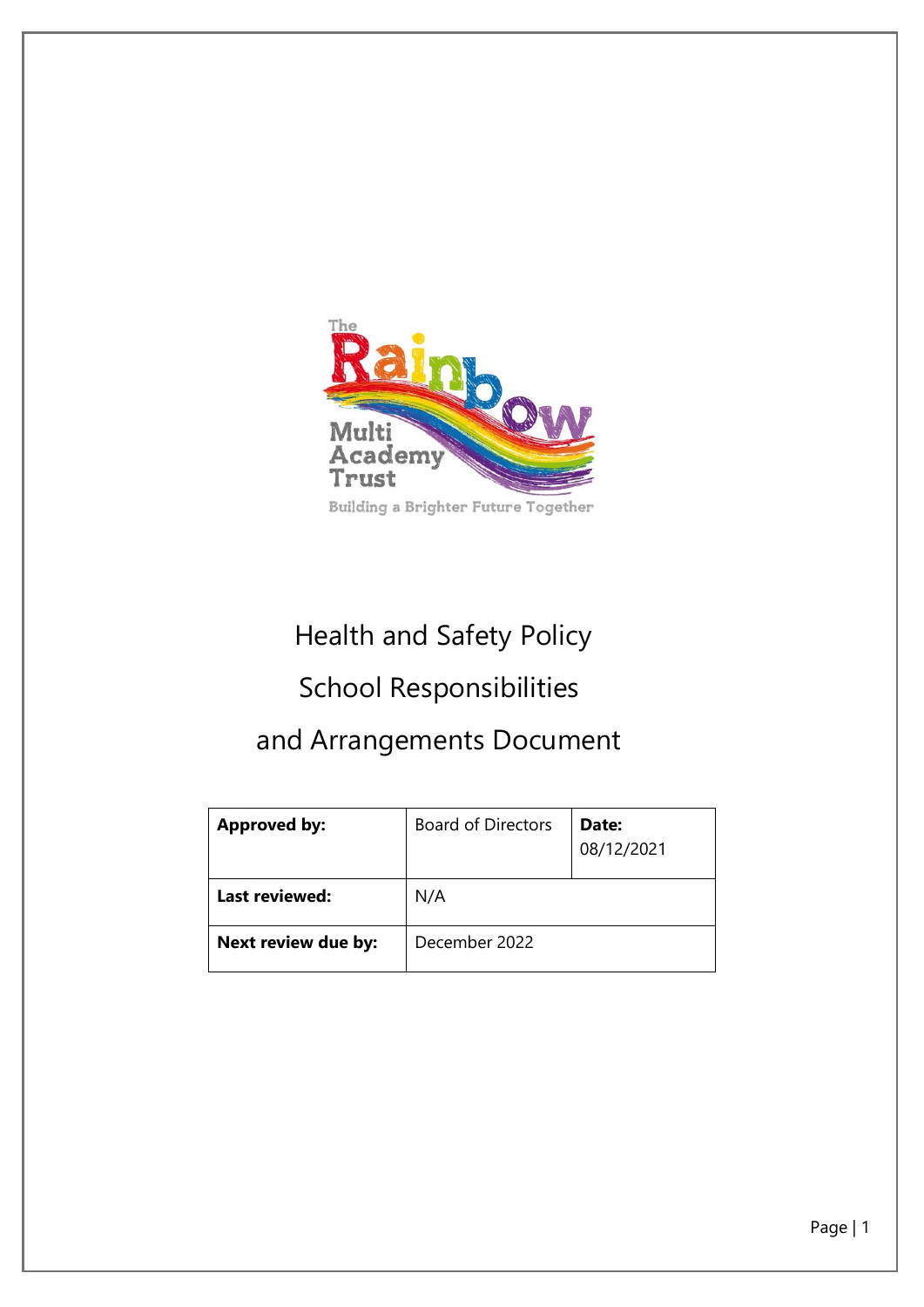### **Contents**

- 1. Health, Safety & Welfare functions and responsibilities
- 2. Arrangements for the supervision of students
- 3. First Aid needs/procedures
- 4. Accident Reporting
- 5. Violent Incident Reporting
- 6. Evacuation and Registration Procedures
- 7. List of Fire Wardens
- 8. List of Team Teach trained staff
- 9. List of Working at Height trained staff
- 10. School Security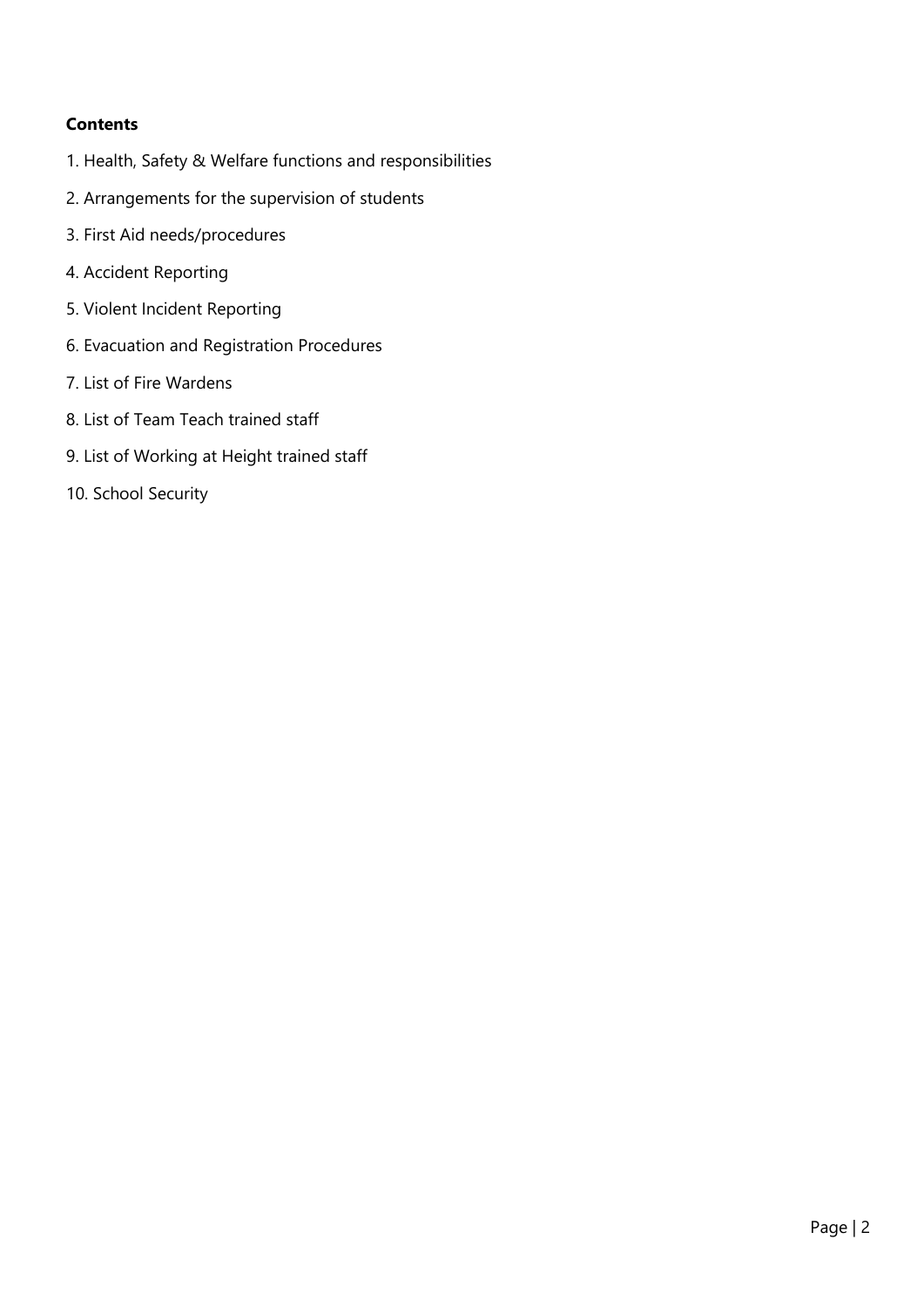### **1. Health, Safety & Welfare functions and responsibilities**

| <b>Function</b>                                     | <b>Responsibility</b> | <b>Delegated to</b>     |
|-----------------------------------------------------|-----------------------|-------------------------|
| First Aid Co-ordinator                              |                       | Emma Mills              |
| First Aid Appointed Person                          |                       | Emma Mills              |
| Responsible person for pupils<br>with medical needs |                       | Emma Mills              |
| Accident reporting officers                         |                       | Sophie Hazzard          |
|                                                     |                       | Emma Mills              |
| Risk Assessment manager                             |                       | Sarah Wilkins           |
| <b>COSHH</b> coordinator                            |                       | Diane Chatterway        |
| <b>DSE Assessor</b>                                 |                       | Glynn Pascoe            |
| PPE coordinator                                     |                       | Sarah Wilkins           |
| <b>School Security Company</b>                      |                       | <b>Exco and Kestrel</b> |

### **2. Arrangements for the supervision of students**

#### **Opening times**

The School will be open from:-

8.45am

And will close to students at:-

5.30pm

#### **Supervision arrangements**

#### Supervision ratios and locations of supervisors between academy opening and lesson start time

If children are on-site between 8.00am and 8.45am, they are supervised at Breakfast Club where a minimum ratio of 1 adult to 15 children is in place.

Any children arriving before 8.45am should be supervised by their parent / carer until 8.45am when the school doors open.

Supervision ratios and locations of supervisors at break and lunchtimes

At breaktimes and lunchtimes there is a ratio of:

KS2 / 'Top' playground – 2:60

KS1 playground – 2:45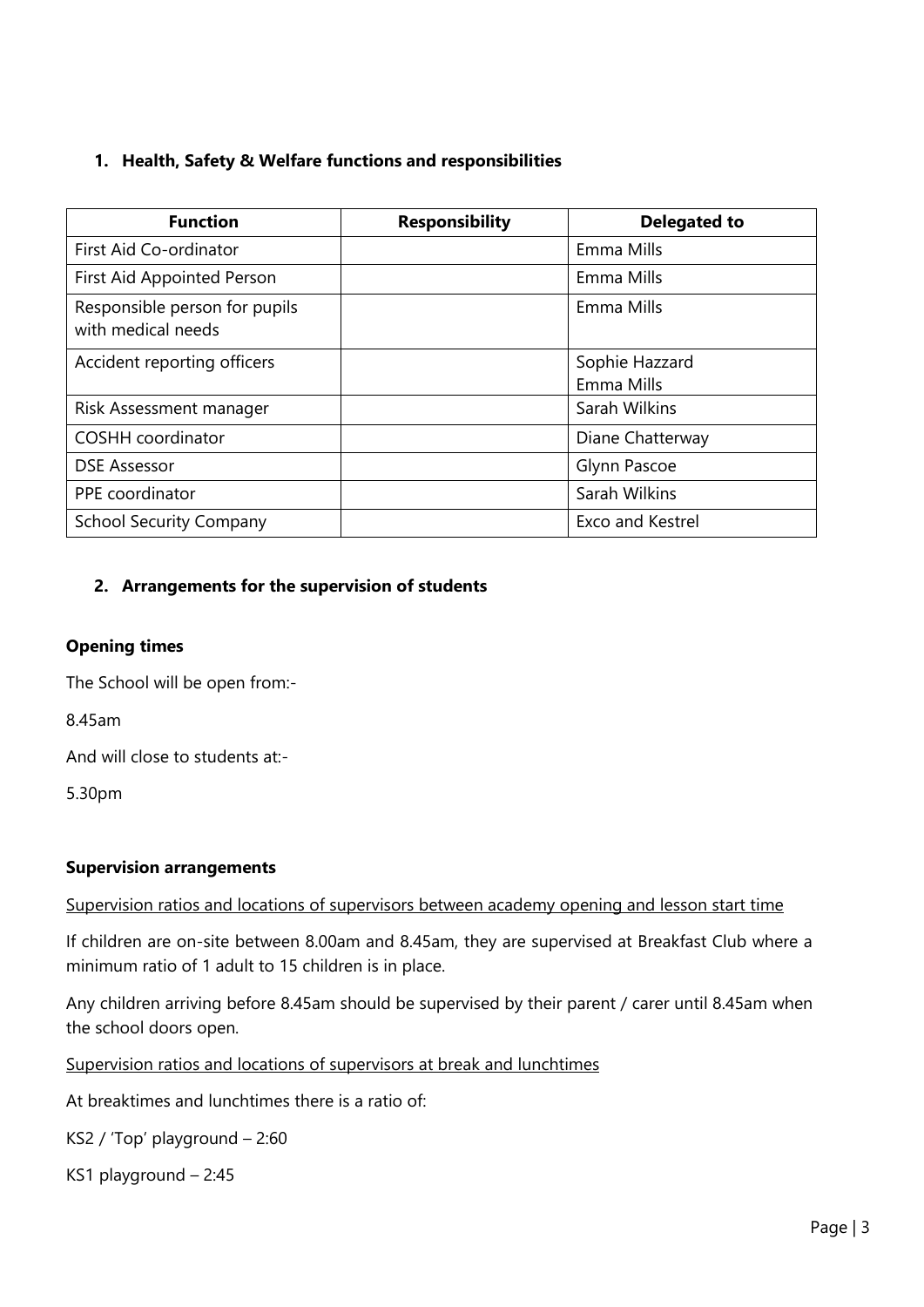### Areas to be used by students outside lesson times

Main playground

Lower Meadow playground

Flicky Trail area

Field

Supervision ratios and locations of supervisors between end of lessons and school closing time Children should be collected promptly by their parent / carer at 3.10pm. Children are 'handed over' to the parent/carer from the classroom door onto the playground. Children may only leave without a parent / carer if we have written confirmation from the parent /carer that the child has permission to walk home alone (KS2 only).

If children are on-site between after 3.10pm and if not in an extra-curricular club, they should be supervised at After School Club where a minimum ratio of 1 adult to 15 children is in place (this would be subject to change depending on pupils age and needs).

If a child is not collected by a parent/carer and does not have permission to walk home, they will remain supervised by the class teacher and the following procedures take place:

The parent/carer will be phoned after 10 minutes.

If school staff are unable to contact the parent/carer, emergency contacts for the child will be telephoned. The child will remain under the supervision of a member of staff – this may be in the after school club provision.

Contact numbers will continue to be retried.

If it has not been possible to contact the child's parents/carers or an emergency contacts, the Social Services Access Team may be contacted in consultation with the SLT. This will be done at 4.15pm or ½ hr after school clubs finish.

## **3. First Aid needs/procedures**

An assessment of first aid needs has been carried out and has identified that the following numbers of trained staff is required:-

| First Aid at Work Qualified          | $\lceil 3 \rceil$ |
|--------------------------------------|-------------------|
| <b>Emergency First Aid Qualified</b> | [1]               |
| Paediatric First Aid Qualified       | [6]               |
| <b>Appointed Person</b>              | [1]               |

## Notifying parents

In addition to the procedures above the school will notify parents/guardians of any other significant injury by way of:-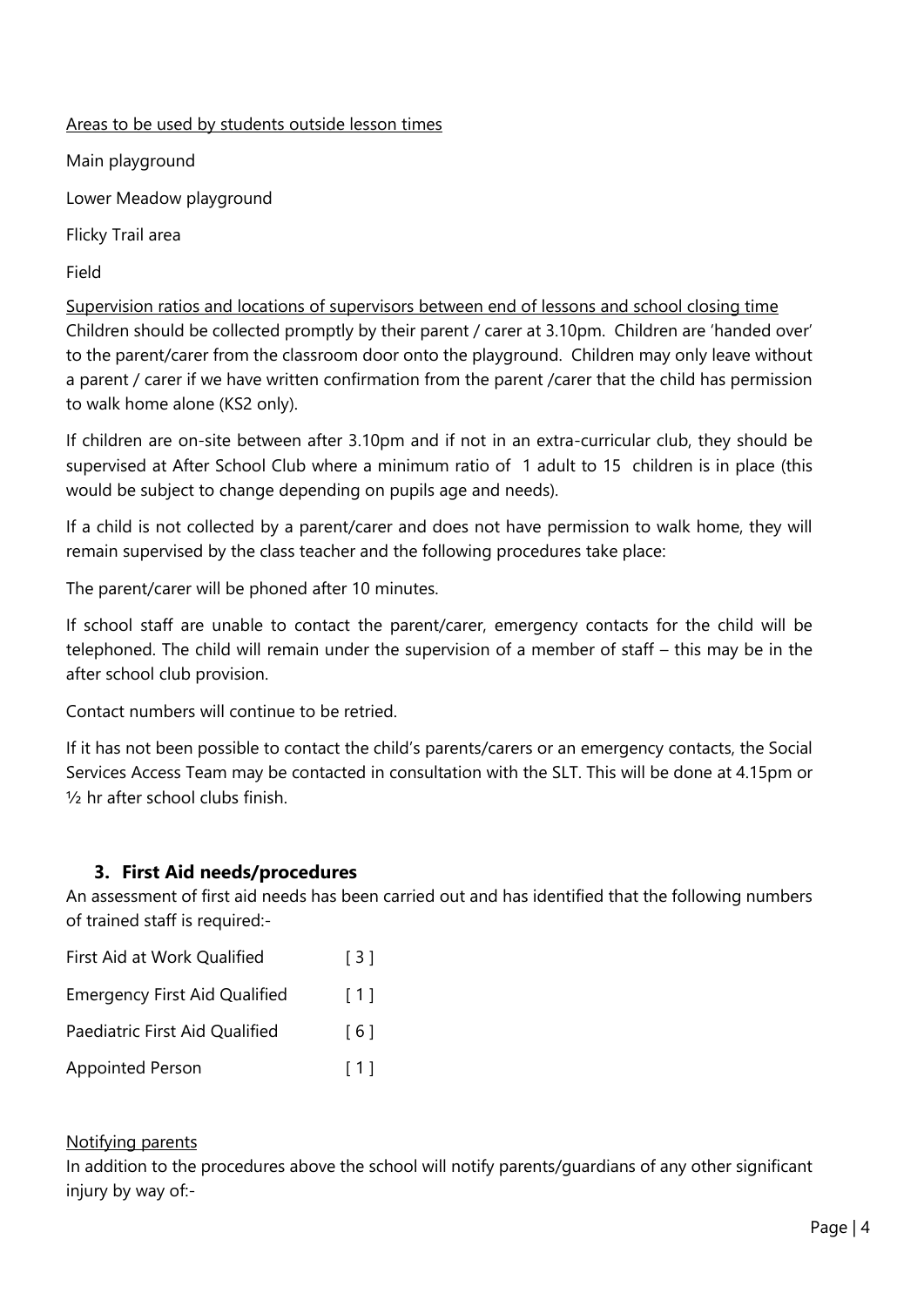### a telephone call.

Records of notification by telephone to parent/guardians will be logged by the office on AssesNet. Original copies of head bump notifications are sent home with the pupil and copies are kept in the first aid file in the school office. They are reviewed by the first aider and Head and the relevant ones are uploaded to AssessNet for CCE staff and CC staff to view.

#### **Medicine in School**

The School does not keep or dispense any other medication other than salbutamol for use with the emergency asthma kit (see below).

#### Self-Management of Medication

This School does not allow students to carry or manage their own medication. Some children may administer inhalers independently with adult supervision. Children with insulin pumps will carry medicine and be supervised as per their care plan advice given by their designated health professionals.

#### Emergency Asthma Kits

This School's procedures for managing the use of the emergency asthma kit can be found in the Trust's Asthma Policy.

Staff authorised to dispense this medication have read the above policy and have been given instruction in the recognition of the symptoms of an asthma attack and the appropriate procedures to follow.

The emergency inhaler contains Salbutamol and will only be available to students who have been

- diagnosed with asthma and prescribed an inhaler OR
- prescribed an inhaler as reliever medication
- In addition, parental consent must be obtained for use of the emergency inhaler

The School keeps a register of students who have been diagnosed with asthma or prescribed a reliever inhaler.

The emergency asthma kit will be stored and managed in the same way as any other prescription medication following the procedures above.

#### Storage of Medicine

Medicines will be securely stored in staff room fridge or classroom lockable cupboard.

All medicines must be signed in in the Medicines Log.

Any medicine given out or administered must be recorded in the Medicines Log.

#### Facilities for Medical Procedures

A room has been provided for medications and medical treatments to be administered if necessary (staff room).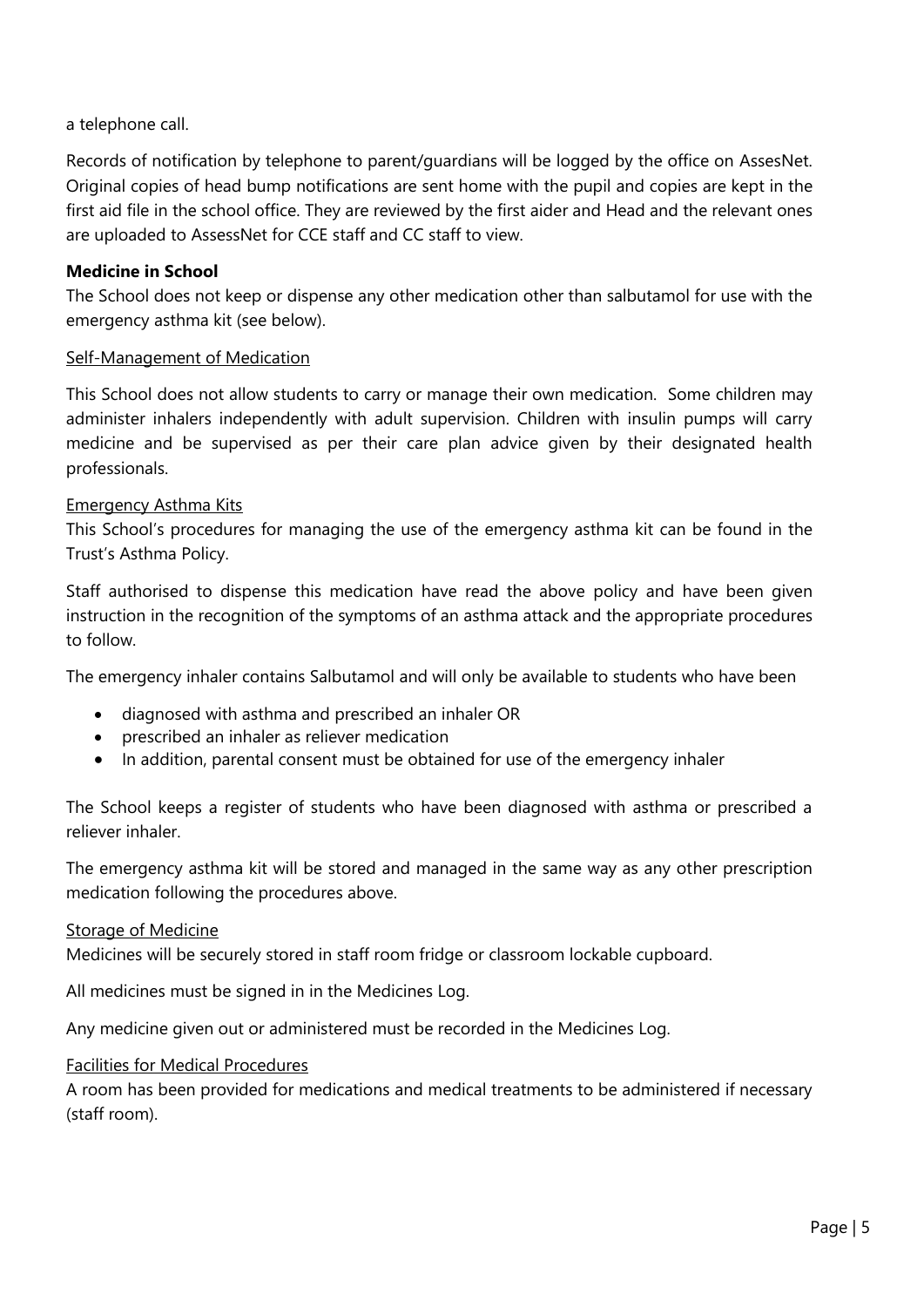### **4.Accident Reporting**

for patterns. The patterns of the patterns of the patterns of the patterns. The patterns of the patterns of th<br>The patterns of the patterns of the patterns of the patterns of the patterns of the patterns of the patterns o

The following flowchart will be used within schools to determine how accidents/incidents need to be recorded.

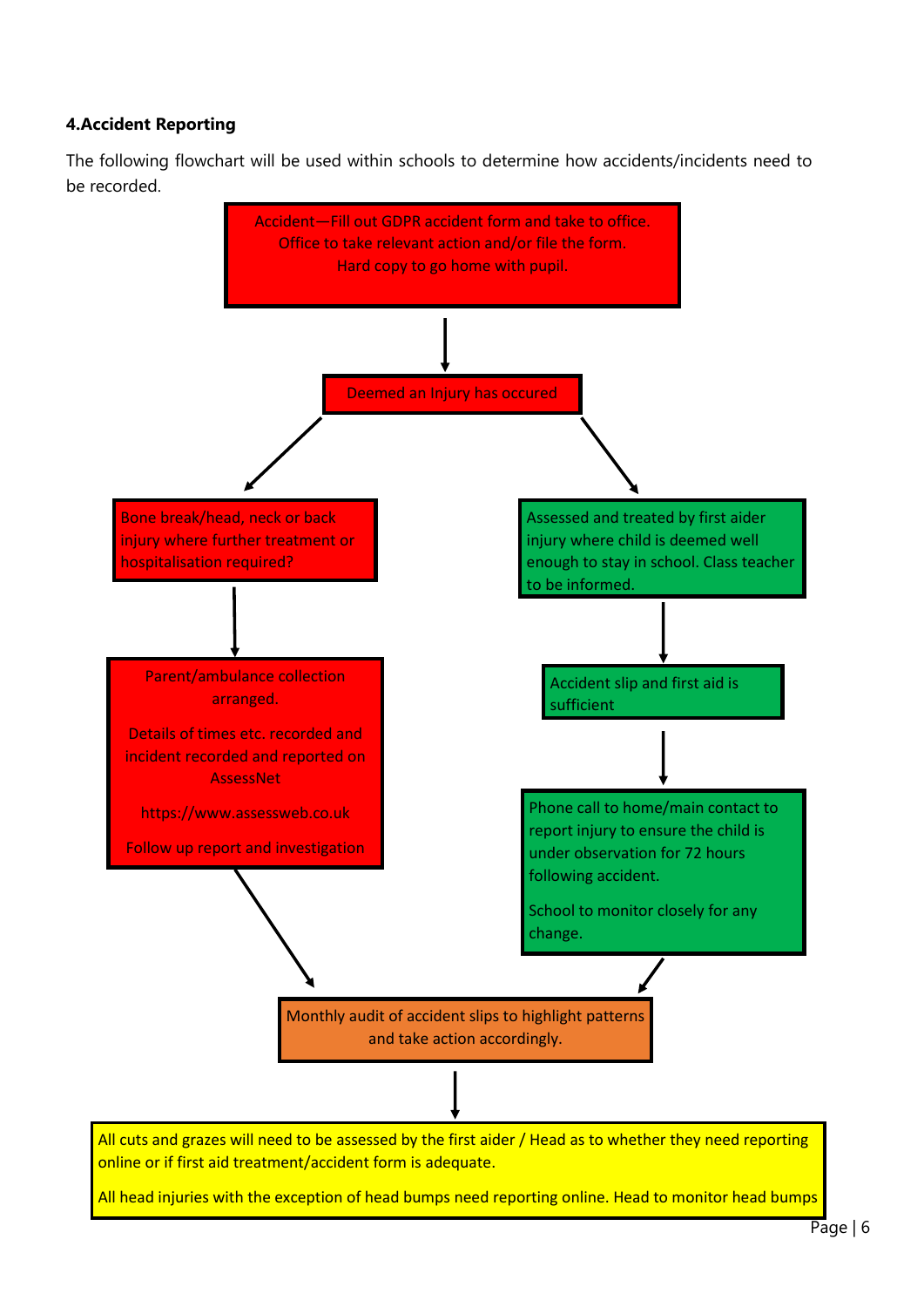## **4. Violent Incident Reporting**

The following flowchart will be used within schools to determine how violent incidents need to be recorded.

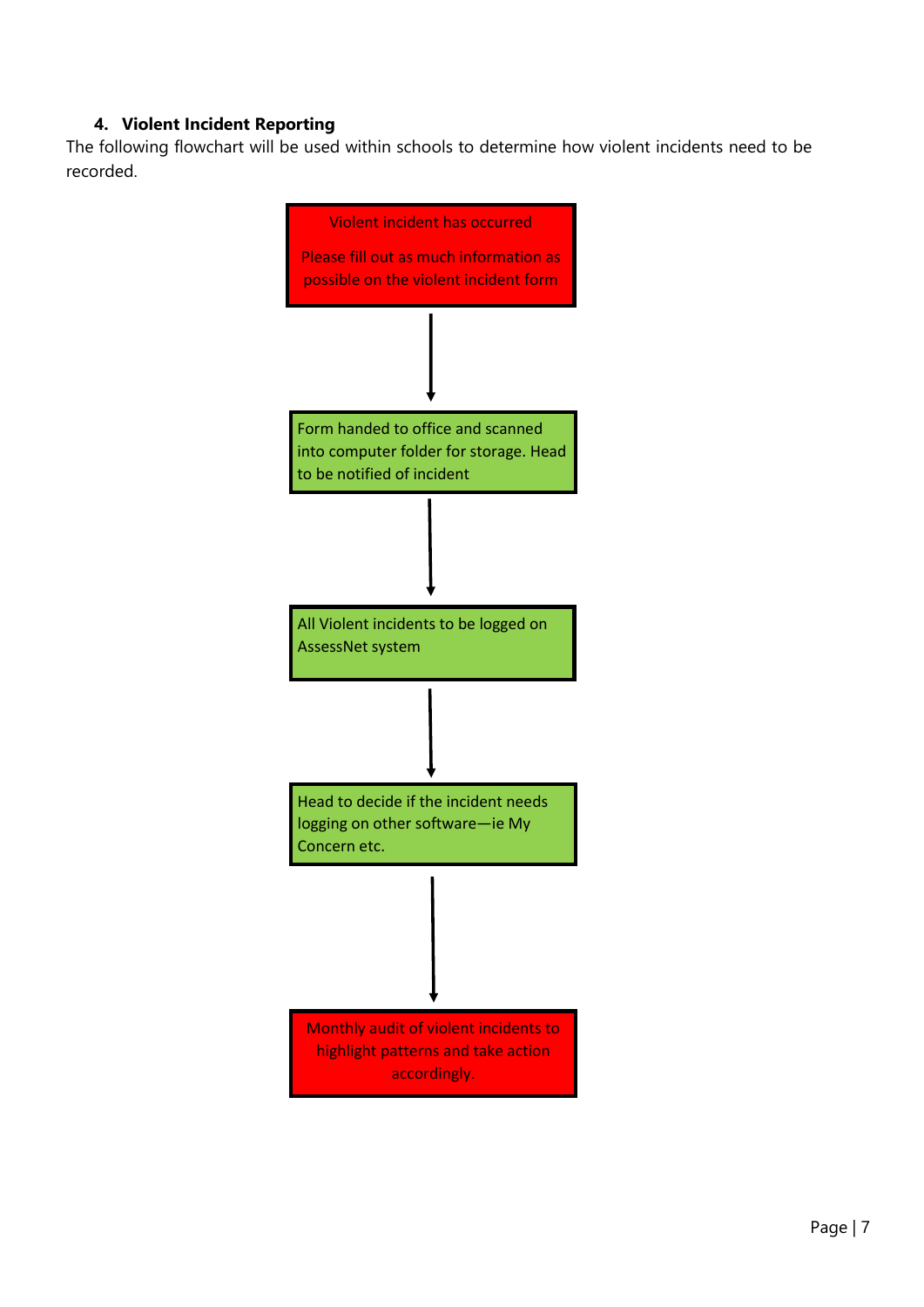#### Near Misses

Where an incident occurs which could have resulted in injury – but didn't – a record will be kept in a Near Miss Log.

This is found on AssessNet.

The Near Miss Log will be reviewed periodically by the person identified in section 1 in order to identify any areas of concern which may require attention.

### **5. Evacuation and Registration Procedures**

Fire Evacuation Assembly point is the Lower Meadow. Sophie Hazzard/School secretary will use staff log in ipad for registers. Class teachers are responsible for laminated fire registers.

#### **6. List of Fire Wardens**

| <b>Name of employee</b> | <b>Training course</b><br>completed                                 | <b>Course date</b> | <b>Expiry date</b>       |
|-------------------------|---------------------------------------------------------------------|--------------------|--------------------------|
| Natalie Buckland        | FAA Level 2 Award in   Jan $9th$ 2020<br>Fire Safety (RQF)          |                    | Jan 9 <sup>th</sup> 2023 |
| Lucy Askew              | FAA Level 2 Award in Feb 22 <sup>nd</sup> 2021<br>Fire Safety (RQF) |                    | Feb 23rd 2023            |

## **7. List of Team Teach trained staff**

| Name of employee | <b>Training course</b><br>completed | <b>Course date</b> | <b>Expiry date</b>        |
|------------------|-------------------------------------|--------------------|---------------------------|
| Natalie Buckland | Level 1                             | Dec 10th 2021      | Dec 10 <sup>th</sup> 2024 |
| Lucy Askew       | Level 1                             | Dec 10th 2021      | Dec 10 <sup>th</sup> 2024 |
| Millie Winspear  | Level 1                             | Dec 10th 2021      | Dec 10 <sup>th</sup> 2024 |

#### **8. List of Working at Height trained staff**

| Name of employee | <b>Training course</b><br>completed | Course date | <b>Expiry date</b> |
|------------------|-------------------------------------|-------------|--------------------|
| Dianne Chattaway | Flick Learning                      | Feb 2022    | Feb 2024           |